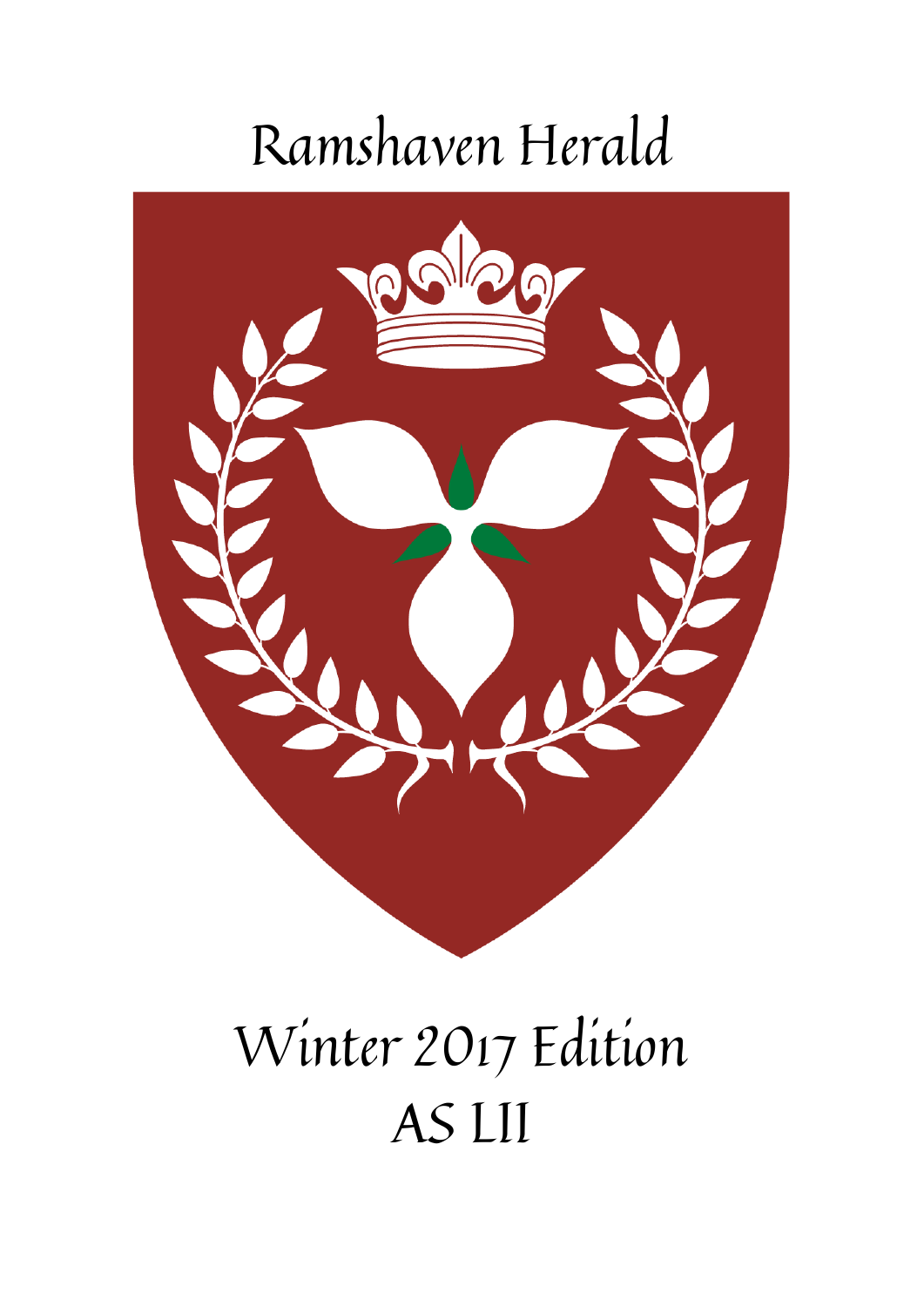#### **From the quill of the Chronicler**

This issue will merely contain the minimum required content (ownership statement and list of officers) with further content to be provided in a future issue.

Photo credits: Front page - Ealdormere Graphics page (http://www.ealdormere.ca/graphics.html)

This is the Winter, 2017 Issue of the Ramshaven Herald, a publication of the Barony of Ramshaven, of the Society for Creative Anachronism, Inc. (SCA, Inc.). The Ramshaven Herald is available from Fearghas Mackenna (Steve Onotsky), ramshavenchronicler@gmail.com.

It is not a corporate publication of SCA, Inc., and does not delineate SCA, Inc. policies.

Copyright 2017 Society for Creative Anachronism, Inc. For information on reprinting photographs, articles or artwork from this publication, please contact the Chronicler, who will assist you in contacting the original creator of the piece. Please respect the legal rights of our contributors.